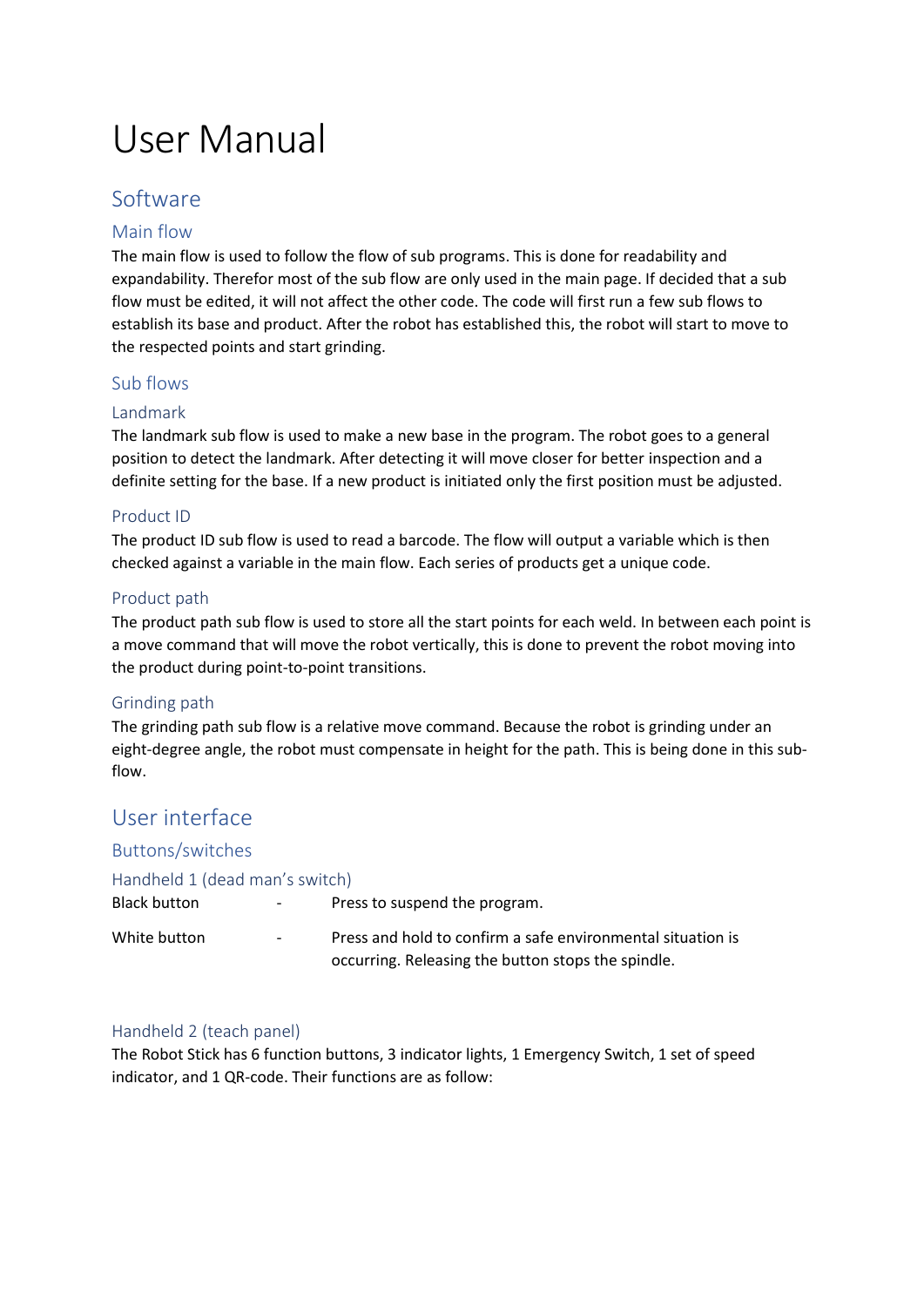

| <b>Items</b>             | <b>Basic Function</b>                                         |  |  |
|--------------------------|---------------------------------------------------------------|--|--|
| <b>Emergency Switch</b>  | Default emergency button for the robot                        |  |  |
| <b>Power Button</b>      | Power initiation (single press)/ Shutdown (long press)        |  |  |
| <b>M/A Mode Switch</b>   | Toggle Manual/Auto Mode (single press). See Safety Manual for |  |  |
| <b>Button</b>            | details.                                                      |  |  |
| <b>Play/Pause Button</b> | Play/Pause Project (single press)                             |  |  |
| <b>Stop Button</b>       | Press this button to stop any project.                        |  |  |

| +- Button                | Adjust project speed (single press) under Manual Trial Run Mode.<br>See Safety Manual for details. |  |  |
|--------------------------|----------------------------------------------------------------------------------------------------|--|--|
| <b>Power Indicator</b>   | This indicator shows the robot's power status.                                                     |  |  |
|                          | Not on: Switched off                                                                               |  |  |
|                          | <b>Flashing: Booting</b>                                                                           |  |  |
|                          | Constant: Startup completed                                                                        |  |  |
| Mode Indicator<br>Lights | One is Manual Mode, the other one is Auto Mode. They show the                                      |  |  |
|                          | robot's current operating mode. Once boot up is complete only one will                             |  |  |
|                          | always be on.                                                                                      |  |  |
| <b>Speed Indicator</b>   | Display the current project speed. Lit in green for 5% and in blue for                             |  |  |
|                          | 10% such as 4 in blue and 1 in green equals to 45%.                                                |  |  |
| <b>QR Code Label</b>     | The content of the SSID is also the robot's name in TCP/IP network.                                |  |  |

| <b>Items</b>             | <b>Advanced Function</b>                                                   |
|--------------------------|----------------------------------------------------------------------------|
|                          | - Press and release, and then wait for 3 seconds to enter Safe Start up    |
| <b>Emergency Switch</b>  | Mode.                                                                      |
|                          | - Press and release to enter Safe Start up Mode while booting.             |
| <b>Play/Pause Button</b> | Play/pause visual calibration operation (single press)                     |
| <b>Stop Button</b>       | Stop visual calibration operation (single press)                           |
| +- Button                | - Hold to jog the robot at the HMI robot controller page (Hold to Run).    |
|                          | See Safety Manual for details.                                             |
|                          | - Lock/ Unlock: press and hold both the + button and the - button until    |
|                          | the mode indicator light flashes, then follow the sequence "-, +, -, -, +" |
|                          | to lock/unlock the Robot Stick (except the Power Button)                   |

The figure and the tables shown above are directly copied from the user manual of the robot. Further explanations and cautions can be found in this same user manual.